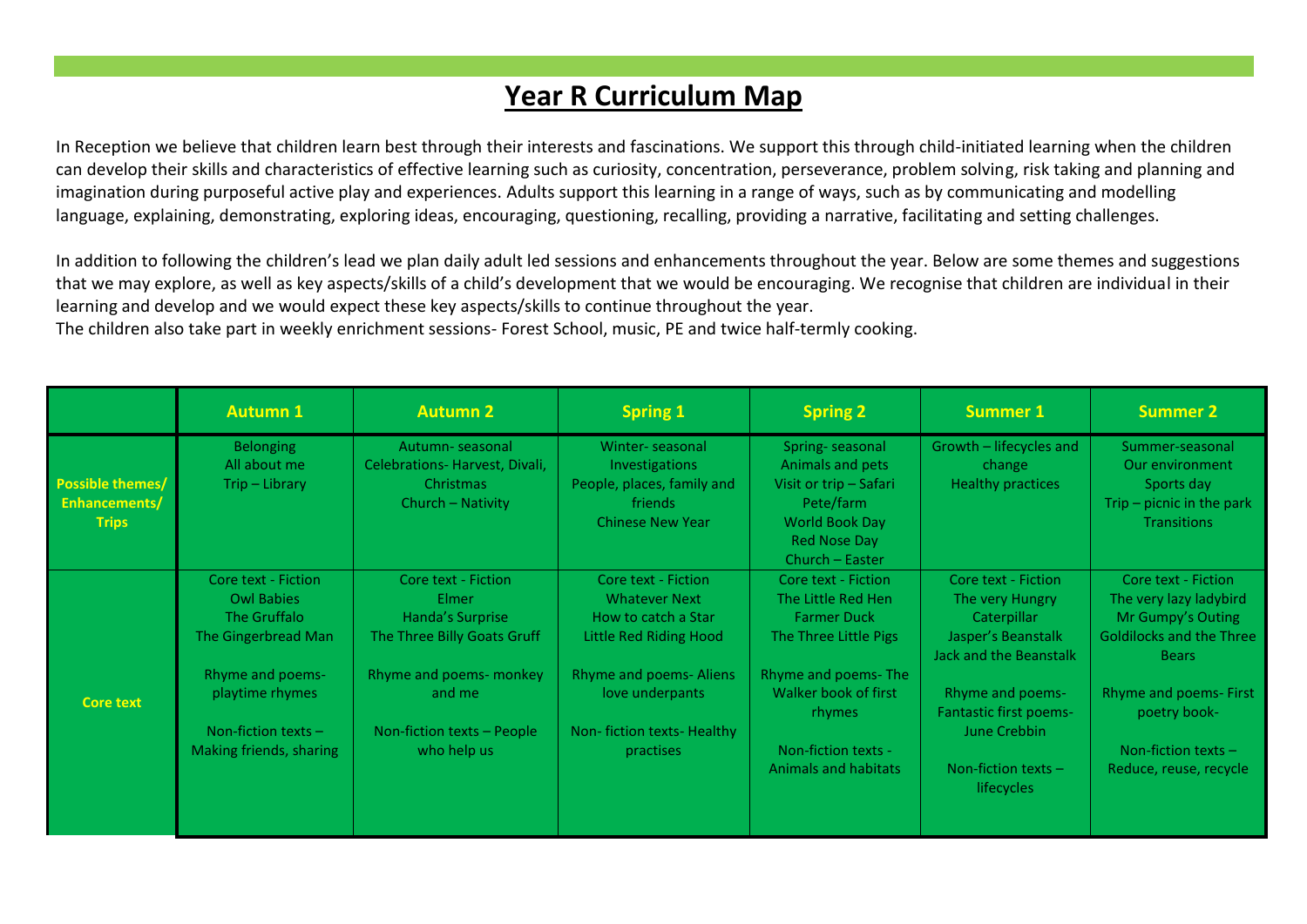| <b>Communication</b><br>and Language                            | Throughout the year the children will have opportunities to develop their skills through a range of individual, small group and whole class activities - these include circle<br>games and carpet times, stories, poems and non-fiction texts and related follow up activities, learning new vocabulary linked to topics, enhancements and cross curricula<br>teaching, songs and rhyme time.<br>In addition, communication and language skills are developed through children's curiosities and interests during child initiated learning time and interactions with adults<br>and peers. |                                                                                                                                                                                                                                                                                                                                                                               |                                                                                                                                                                                                                                                                                                                                                                                                   |                                                                                                                                                                                                                                                                                                                               |                                                                                                                                                                                                                                                                                                                                                                                        |                                                                                                                                                                                                                                                                                                        |
|-----------------------------------------------------------------|--------------------------------------------------------------------------------------------------------------------------------------------------------------------------------------------------------------------------------------------------------------------------------------------------------------------------------------------------------------------------------------------------------------------------------------------------------------------------------------------------------------------------------------------------------------------------------------------|-------------------------------------------------------------------------------------------------------------------------------------------------------------------------------------------------------------------------------------------------------------------------------------------------------------------------------------------------------------------------------|---------------------------------------------------------------------------------------------------------------------------------------------------------------------------------------------------------------------------------------------------------------------------------------------------------------------------------------------------------------------------------------------------|-------------------------------------------------------------------------------------------------------------------------------------------------------------------------------------------------------------------------------------------------------------------------------------------------------------------------------|----------------------------------------------------------------------------------------------------------------------------------------------------------------------------------------------------------------------------------------------------------------------------------------------------------------------------------------------------------------------------------------|--------------------------------------------------------------------------------------------------------------------------------------------------------------------------------------------------------------------------------------------------------------------------------------------------------|
| <b>Key</b><br>skills/learning                                   | -Listen to, join in with and discuss stories<br>-Follow simple instructions e.g. to tidy up<br>-Talk in full sentences about what they are doing in their<br>child-initiated learning<br>-Add voice to their imaginary play                                                                                                                                                                                                                                                                                                                                                                |                                                                                                                                                                                                                                                                                                                                                                               | -Listen to stories and make up their own based on a<br>familiar tale<br>-Engage in conversations, listening to others and<br>responding with appropriate comments and questions<br>-Follow instructions with a two-part sequence<br>-Talk and make links in their learning - organising,<br>sequencing, adding ideas, reasoning etc<br>-Use language to recreate roles and experiences in<br>play |                                                                                                                                                                                                                                                                                                                               | -Listen attentively in a range of situations<br>-Respond to what they hear with relevant<br>comments, questions or actions<br>-Follow instructions involving several ideas<br>-Answer 'how' and 'why' questions<br>-Talk showing an awareness of the listener<br>-Use past, present and future forms accurately<br>-Connect ideas and events developing explanations<br>and narratives |                                                                                                                                                                                                                                                                                                        |
| <b>Physical</b><br><b>Development</b><br>Key<br>skills/learning | -Move with safety and<br>control around the<br>environment<br>-Manage own personal<br>hygiene with support<br>when required<br>-Independently wash<br>hands<br>-Change for PE beginning<br>to manage own clothing<br>and fastening<br>-Make marks with<br>various resources -<br>pens, crayons, paint,<br>chalk, pencils                                                                                                                                                                                                                                                                   | -Climb and slide with safety<br>and control<br>-Jump and land safely<br>-Eat a healthy range of foods<br>-Handle malleable materials,<br>puzzles, construction<br>materials with safety and<br>increasing control<br>-Show a preference for a<br>dominant hand<br>-Mark make and follow<br>patterns - pencil control<br>Safety - road awareness and<br>expectations on a trip | -Negotiate space<br>successfully when playing<br>with others - chasing,<br>parachute, games<br>-Use simple tools to effect<br>change - scissors, cutters,<br>rollers etc<br>-Develop anticlockwise<br>movements<br>-Begin to form<br>recognisable letters using<br><b>Read Write Inc patters</b>                                                                                                  | -Use smaller equipment<br>with increased control -<br>hoops, balls, quoits,<br>bean bags, bats<br>-Increase the range of<br>tools used safely and<br>with control – for<br>woodwork and<br>gardening<br>-Practice letter<br>formation using a pencil<br>with increased control<br>Health and safety $-$<br>visits into school | -Travel around climbing<br>equipment with<br>confidence and skill<br>-Explore healthy<br>practices developing<br>awareness<br>-Move with confidence<br>and control- practice<br>races<br>- Select resources and<br>tools and use<br>purposefully before<br>returning them safely<br>-Write many letters<br>using correct letter<br>formation                                           | - Have good control and<br>co-ordination in large<br>and small movements<br>- Demonstrate safety<br>learnt and manage risks<br>successfully<br>-Independently manage<br>their own clothing and<br>personal needs<br>-Demonstrate and know<br>the importance of good<br>health and safety<br>Sun safety |
| <b>Personal, Social</b><br>and Emotional<br><b>Development</b>  | <b>SEAL-New beginnings</b><br>Key skills/learning<br><b>Classroom routines and</b><br>expectations<br>-Belonging<br>-Self-awareness<br>-My feelings<br>-Sharing                                                                                                                                                                                                                                                                                                                                                                                                                            | <b>SEAL-Getting on and falling</b><br>out<br>Key skills/learning<br>-Friendships- playing with<br>others<br>-Saying sorry<br>-Golden rules<br>-Expressing feelings<br>-Resolving conflicts                                                                                                                                                                                    | <b>SEAL-Going for goals</b><br>Key skills/learning<br>-Knowing myself<br>-What is a goal<br>-Set goals for myself<br>-Planning<br>-Persist to achieve a goal                                                                                                                                                                                                                                      | SEAL-Good to be me<br>Key skills/learning<br>-Talk about feelings and<br>reasons - excited and<br>proud<br>-Take risks<br>-Express own wants,<br>needs, rights<br>appropriately -                                                                                                                                             | <b>SEAL-Relationships</b><br>Key skills/learning<br>-Express feelings when<br>sad /angry<br>-Understand fair/unfair<br>-Talks about feelings of<br>loss or when something<br>is missing/absent<br>-Talk about those they<br>love<br>-Recognise others                                                                                                                                  | <b>SEAL-Changes</b><br>Key skills/learning<br>-Know and talk about<br>how I have changed<br>/grown<br>-Remember past feelings<br>-Know how change<br>makes me feel<br>-Help others when they<br>feel sad<br>-Know how to make my                                                                       |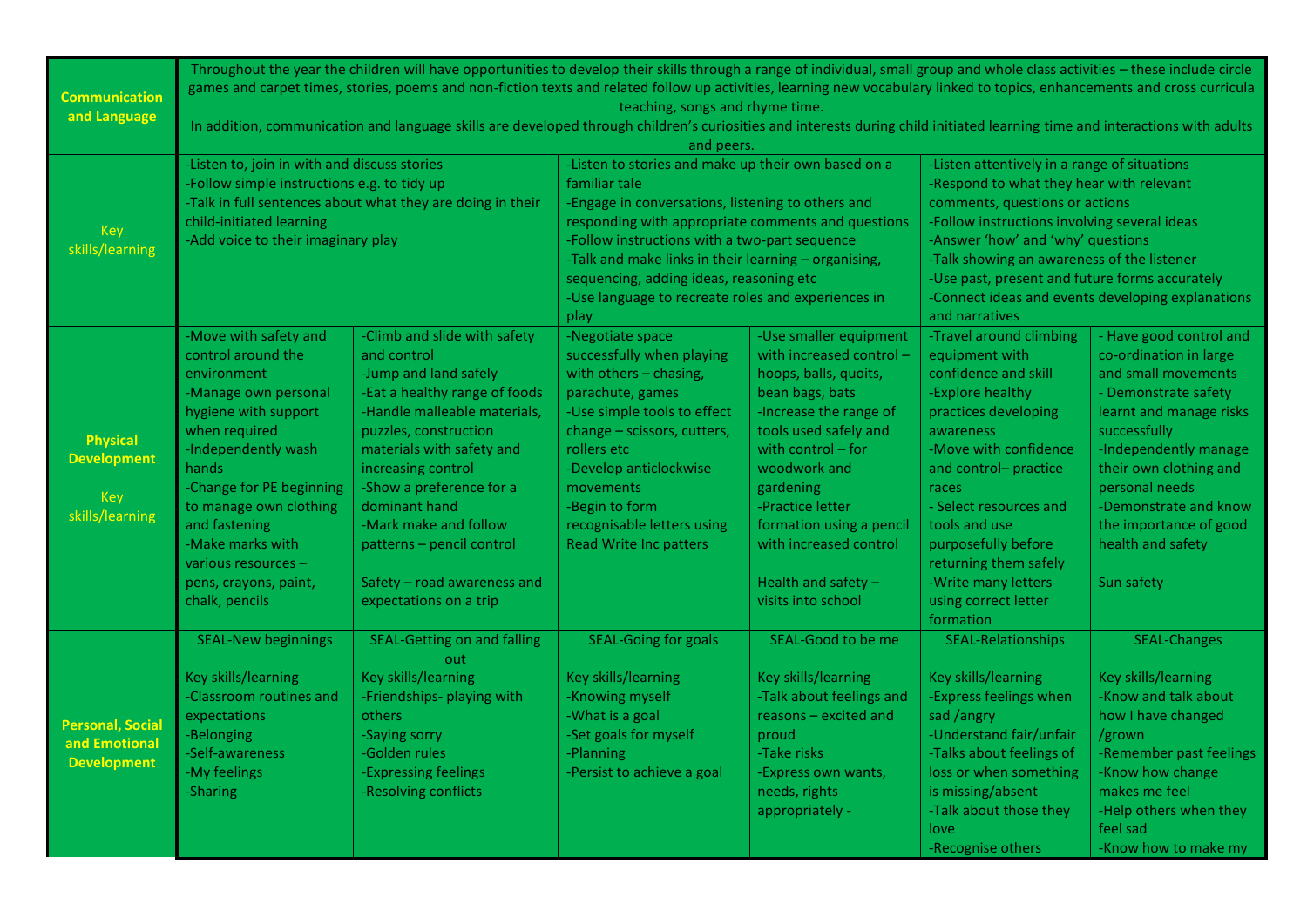|                                                 |                                                                                                                                                                                                                                                              |                                                                                                                                                                                                                                                                                                                                       |                                                                                                                                                                                                                                                                                                                    |                                                                                                                                                                                                                                                                                                                                                                | feelings                                                                                                                                                                                                                                                                                                                                                                    | classroom etc better                                                                                                                                                                                                                                                                                                                                                  |
|-------------------------------------------------|--------------------------------------------------------------------------------------------------------------------------------------------------------------------------------------------------------------------------------------------------------------|---------------------------------------------------------------------------------------------------------------------------------------------------------------------------------------------------------------------------------------------------------------------------------------------------------------------------------------|--------------------------------------------------------------------------------------------------------------------------------------------------------------------------------------------------------------------------------------------------------------------------------------------------------------------|----------------------------------------------------------------------------------------------------------------------------------------------------------------------------------------------------------------------------------------------------------------------------------------------------------------------------------------------------------------|-----------------------------------------------------------------------------------------------------------------------------------------------------------------------------------------------------------------------------------------------------------------------------------------------------------------------------------------------------------------------------|-----------------------------------------------------------------------------------------------------------------------------------------------------------------------------------------------------------------------------------------------------------------------------------------------------------------------------------------------------------------------|
| <b>Literacy</b><br>Key<br>skills/learning       | -Recognising own name<br>-Recalling aspects of<br>stories<br>- Continue a rhyming<br>string - orally<br>-Individual readers - tell<br>a story using pictures<br>-Mark making - give<br>meanings to marks<br>Monthly write -<br>Ascribing meaning to<br>marks | -Copying own name<br>-Sequence a familiar story<br>using pictures<br>-Shared reading - large text<br>-Difference between fiction<br>and non-fiction<br>-Book language<br>-Individual readers - begin<br>scheme<br>-Mark making - Christmas<br>cards, letter to Santa<br>-Writing initial sounds<br>Monthly write - Writing my<br>name | -Writing own name with<br>aid if needed<br>-Rehearsing stories<br>-Key story pegs - Once<br>upon a time, first, next,<br>then, last, finally<br>-Readers in pairs<br>- Write linking sounds to<br>letters - CVC words<br>-Shared writing<br>Monthly write - Writing<br>initial sounds and some<br><b>CVC</b> words | -Write own name<br>without name<br>-Story mapping - shared<br>- Create own story maps<br>then tell the story<br>-Scribe a story with an<br>adult<br>-Readers in pairs/guided<br>in groups<br>-Draw and write own<br>news weekly using a<br>simple sentence<br>structure<br>Monthly write- Writing<br>CVC words, labels and<br>captions (plausible<br>attempts) | Write 'My name<br>isand I<br>-Use non-fiction text to<br>find out facts and<br>answer questions<br>-Make class non-fiction<br>books- attempt to write<br>labels and captions<br>-Guided reading in<br>groups of 5<br>-Write simple sentences<br>that can be read by<br>themselves and others<br>Monthly write- writing<br>captions and short<br>sentences - reading<br>back | -Read by decoding and<br>recognition of some<br>words.<br>-Talk with others about<br>what they have read<br>-Write using phonic<br>knowledge to match<br>their spoken words.<br>Including some common<br>irregular words and<br>making plausible<br>attempts at others.<br>Monthly write- writing in<br>sentences using phonic<br>knowledge, some<br>common exception |
|                                                 |                                                                                                                                                                                                                                                              |                                                                                                                                                                                                                                                                                                                                       |                                                                                                                                                                                                                                                                                                                    |                                                                                                                                                                                                                                                                                                                                                                |                                                                                                                                                                                                                                                                                                                                                                             | words and plausible<br>attempts at longer<br>words. Reading back                                                                                                                                                                                                                                                                                                      |
|                                                 | <b>Read Write Inc.</b>                                                                                                                                                                                                                                       |                                                                                                                                                                                                                                                                                                                                       | <b>Read Write Inc.</b>                                                                                                                                                                                                                                                                                             |                                                                                                                                                                                                                                                                                                                                                                | <b>Read Write Inc.</b>                                                                                                                                                                                                                                                                                                                                                      |                                                                                                                                                                                                                                                                                                                                                                       |
| <b>Phonics</b><br><b>Key</b><br>skills/learning | Set 1 sounds - using common constants and vowels.<br>Blending for reading and segmenting for spelling simple<br><b>CVC</b> words                                                                                                                             |                                                                                                                                                                                                                                                                                                                                       | Set 1 review and practice reading and writing using<br>letters and short vowels<br>Set 2 sounds - reading and spelling CVC words using a<br>wider range of letters, short vowels, some consonant<br>diagraphs and double letters                                                                                   |                                                                                                                                                                                                                                                                                                                                                                | Set 1 and 2 plus alphabet names<br>Reading and spelling a wide range of CVC words<br>using all letters and less frequent consonant<br>diagraphs and some long vowel phonemes<br>Begin to blend adjacent consonants in words and<br>apply this skill when reading unfamiliar text                                                                                            |                                                                                                                                                                                                                                                                                                                                                                       |
|                                                 | Numbers 1-10 - rote to ten, counting objects, recognising                                                                                                                                                                                                    |                                                                                                                                                                                                                                                                                                                                       | Numbers 1-20 rote to 20 and beyond, compare                                                                                                                                                                                                                                                                        |                                                                                                                                                                                                                                                                                                                                                                | Numbers 1-20, counting up to 20 objects,                                                                                                                                                                                                                                                                                                                                    |                                                                                                                                                                                                                                                                                                                                                                       |
| <b>Mathematics</b><br>Key                       | numerals, counting forwards and backwards along the<br>number line, comparing more/less, adding one more,<br>partitioning/combining two sets, beginning to record                                                                                            |                                                                                                                                                                                                                                                                                                                                       | numbers to 20, order numbers to 15 then 20, counting<br>objects, estimating, recording, adding 2 or 3 to a<br>number up to 10, counting on, addition-combining<br>sets, counting on and partitioning                                                                                                               |                                                                                                                                                                                                                                                                                                                                                                | estimating, recording<br>Adding by counting on, subtract by counting back<br>Combining/partitioning sets<br>Counting to 100 - saying the next number to a                                                                                                                                                                                                                   |                                                                                                                                                                                                                                                                                                                                                                       |
| skills/learning                                 | Comparing length of two/three objects                                                                                                                                                                                                                        |                                                                                                                                                                                                                                                                                                                                       |                                                                                                                                                                                                                                                                                                                    |                                                                                                                                                                                                                                                                                                                                                                | given                                                                                                                                                                                                                                                                                                                                                                       |                                                                                                                                                                                                                                                                                                                                                                       |
|                                                 | Comparing height of two/three                                                                                                                                                                                                                                |                                                                                                                                                                                                                                                                                                                                       | <b>Positional language</b><br>Measure - non-standard unit                                                                                                                                                                                                                                                          |                                                                                                                                                                                                                                                                                                                                                                | <b>Directional language</b>                                                                                                                                                                                                                                                                                                                                                 |                                                                                                                                                                                                                                                                                                                                                                       |
|                                                 | 2-d shapes - sorting, matching, naming squares, circles,<br>rectangle, triangles                                                                                                                                                                             |                                                                                                                                                                                                                                                                                                                                       | Compare heavy and light - measure with non-<br>standard unit                                                                                                                                                                                                                                                       |                                                                                                                                                                                                                                                                                                                                                                | Estimate length/height - measure with a non-<br>standard unit                                                                                                                                                                                                                                                                                                               |                                                                                                                                                                                                                                                                                                                                                                       |
|                                                 |                                                                                                                                                                                                                                                              |                                                                                                                                                                                                                                                                                                                                       | 3-d shapes - cubes and cuboids                                                                                                                                                                                                                                                                                     |                                                                                                                                                                                                                                                                                                                                                                | Capacity - language and compare                                                                                                                                                                                                                                                                                                                                             |                                                                                                                                                                                                                                                                                                                                                                       |